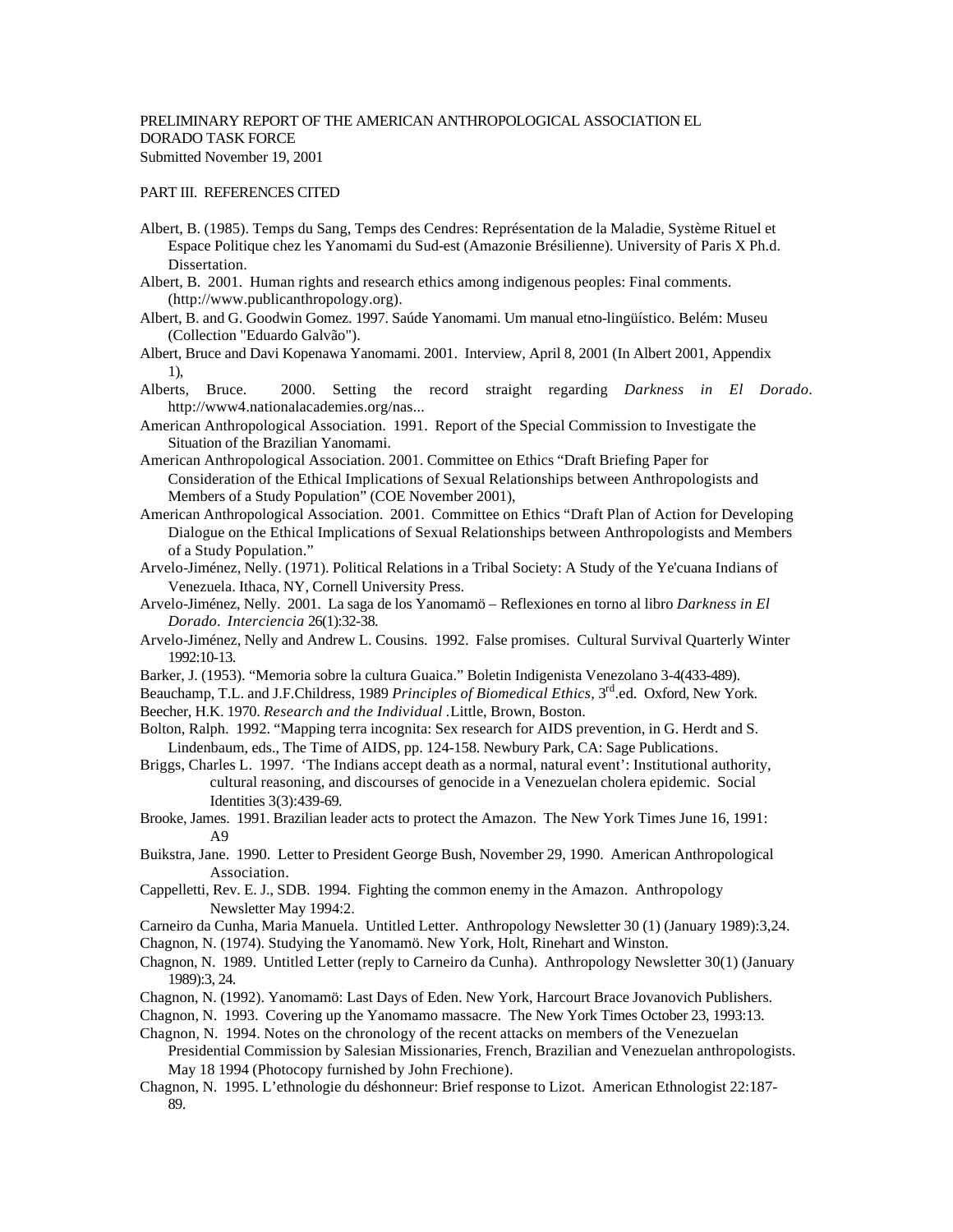Chagnon, N. (1997). Yanomamö. Forth Worth, TX: Harcourt Brace College Publishers.

Chagnon, N., and C. Brewer-Carias. 1994. Response to Cappelletti and Turner. Anthropology Newsletter September 1994:2

Chernela, Janet. 1988. Death, memory and language: New approaches to history in Lowland South American anthropology. *Latin American Research Review* 33(1):167-192.

Chernela, Janet. 2000. The Yanomami of the Parima Highlands of Brazil: Visits to villages Haximu, Surucucu, and Xitei, June 2000. Report to the Nature Conservancy, Brazil.

- Chernela, Janet. 2001. Fractured lands: The politics of conservation in North-Central Brazil. *Entrecaminos* 6(2):27-40.
- Chernela, Janet and Davi Kopenawa Yanomami. 2001. Interview, Demini Village, July 7. 2001)

Civrieux, M de. (1970). Watunna, Mitología Maquiritare. Caracas: Monte Avila Editores.

- Colchester, Marcus with Fiona Watson. 1995. Venezuela: Violations of Indigenous Rights. Report to the International Labour Office on the ObservationofILO Convention 107.
- Collins, K.J. and J.S. Weiner. 1977. *Human Adaptability: A History and Compendium of Research in the International Biological Programme,*Taylor and Francis, London.
- Doyle, L. and J.S. Tobias. 2001.*Informed Consent in Medical Research .*BMJ Books, London.
- Engelhardt, Jr., H.T. 1986. *The Foundations of Bioethics.* Oxford, New York.
- Faden, R.R. and T.L. Beauchamp 1986. *A History and Theory of Informed Consent.* Oxford, New York.
- Ferguson, Brian. 1995. Yanomami Warfare. Santa Fe: School of American Research.
- Fox, Robin. 1994. Evil wrought in the name of God. Anthropology Newsletter March 1994:2.
- Geertz, Clifford. 2001. Life among the anthros. New York Review of Books

(http://www.nybooks.com/nyrev)

- Gibbons, Ann. 1991. Yanomami People Threatened. Science June 1991 (Volume and page obscured in photocopy attached to Turner 1991).
- Good, Kenneth with David Chanoff. 1991. Into the Heart. New York: Harper Collins College Publishers.

Graham, Laura. 2001. How Shall Indians Speak? Amazonian Indians and the Symbolic

 Politics of Language in the Global Public Sphere. To appear in Indigenous Movements, Self-Representation, and the State in Latin America, Eds. Kay Warren and Jean Jackson. Austin: University of Texas Press.

- Grandin, Greg. 2000. Coming of Age in Venezuela. The Nation December 11, 2000:12-17.
- Hames, Raymond. 2001. Round two: Informed consent and telling it like it is.

(http://www.publicanthropology.org/)

- Hill, Kim. 2001. Comments on the first round of discussion concerning ethical issues raised by the Tierney book. (http://www.publicanthropology.org/)
- Humboldt, A von. (1967[1859]). Del Orinoco al Amazonas. Barcelona, Editorial Labor.
- Hurtado, A. Magdalena, Kim Hill, Hillard Kaplan and Jane Lancaster. 2001. Disease among Indigenous South Americans. Anthropology News February 2001:5,6
- International Genetic Epidemiology Society. 2000. Commentary on "*Darkness in El Dorado*" by Patrick Tierney. (http://www.genepi.org)
- Johnson, Rachel and Stephen Fidler. 1991. GU may back Brazil's \$1.5bn debt-for-nature swap. International Harold Tribune?? (Title obscured by photocopy)
- Koch-Grünberg, T. (1966 [1917]). Del Roraima al Orinoco. Caracas, Banco Central de Venezuela.

Kulick, Don and Margaret Wilson. 1995. Taboo: Sex, Identity and Erotic subjectivity in Anthropological Fieldwork. New York: Routledge.

- Lewin, Ellen and William L. Leap. 1996. Out in the Field: Reflections of Lesbian and Gay Fieldworkers. Urbana: University of Illinois Press.
- Lisansky, Judith. 1990. Situation of Yanamami and need for AAA action. Memorandum to Jane Buikstra and Annette Weiner. AAA Files.

Lizot, J. 1984. Noms Personnels. In "Les Yanomami Centraux". Cahiers de L'Homme, Chapitre VII, pp. 125-136. Editions de L'Ecole de Hautes Etudes en Sciences Sociales. Paris.

- Lobo, Maria Stella de Castro, Karis Maria Pinho Rodrigues, Diana Maul de Carvalho, and Fernando Sergio Viana Martins. 2001. Report of the Medical Team of the Federal University of Rio de Janeiro.
- Machalek, Richard. 1989. Yanomamo. Anthropology Newsletter 30 (6) (September 1989):3,37.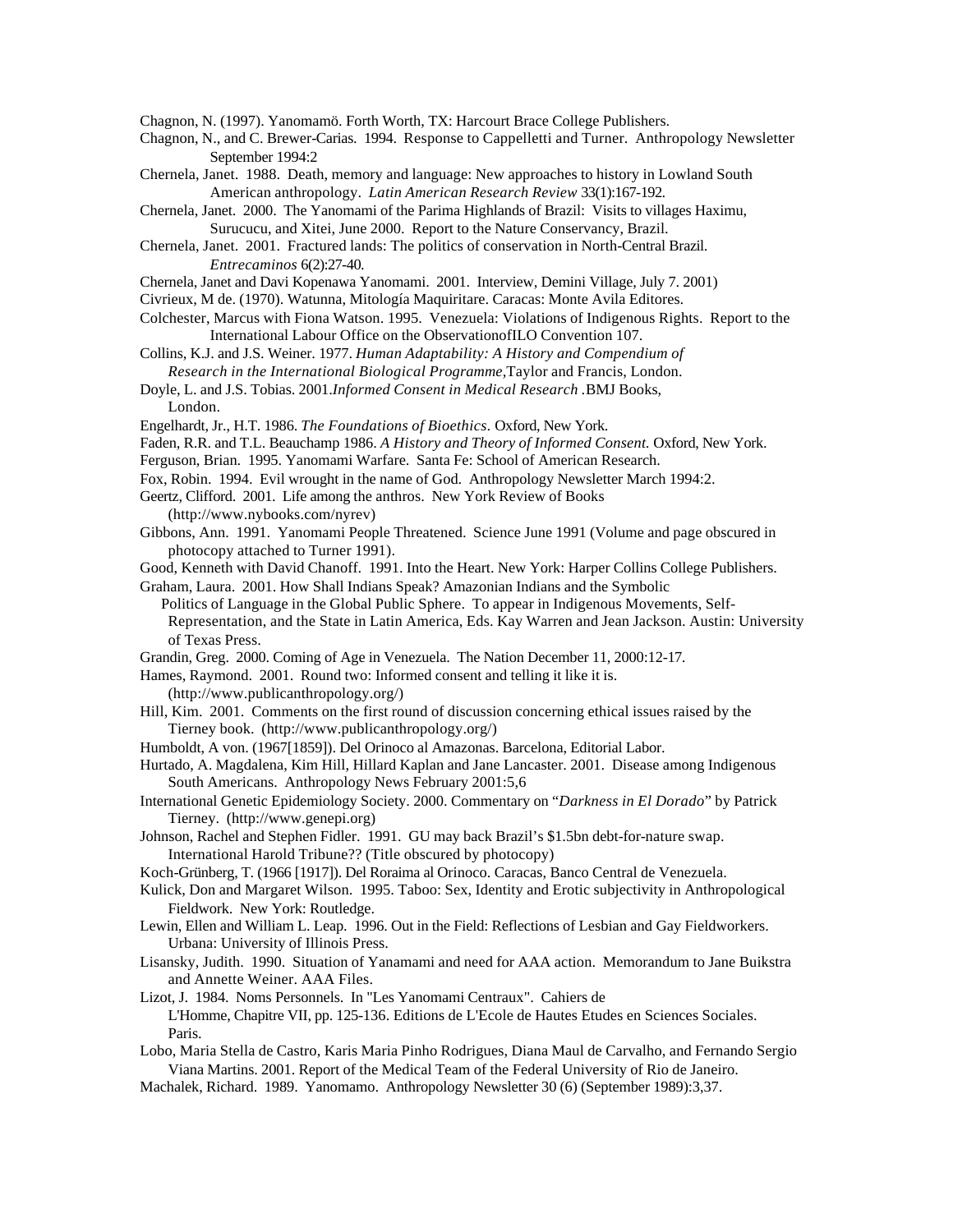- Martins, Leda L. 2001. Final comments on ethical issues raised by *Darkness in El Dorado*. In Roundtable Forum Round Three (www.publicanthropology.org)
- Migliazza, Ernesto. 2001. Letter to Jane Hill, July 22, 2001.
- Moberg, David. 1991. In the Amazon, an epic of greed. In These Times 15 (21):3-?
- Monaghan, Peter. 1994. Bitter warfare in anthropology. Chronicle of Higher Education (October 26, 1944): A10, A18-19.
- Morton, N. 2001 "Darkness in El Dorado:human: genetics on trial. *Journal of Genetics* 80: 45-52.
- Neel, J.V. 1994. *Physician to the Gene Pool.* John Wiley, New York.
- Neel, J.V., W.R. Centerwall, N.A. Chagnon, and H.L. Casey. 1970 "Notes on the effect of measles and measles vaccine in a virgin-soil population of South American Indians" *American Journal of Epidemiology* 91(4): 418-429.
- O Estado de Sao Paulo. 1991. A ecomentira. 20 Junho 1991:3
- Peters, John F. 1998. Life among the Yanomami. Peterborough, ONT: Broadview Press.
- Proctor, Robert N. 2000. Anthropologists under fire, Charges of abuse of a remote tribal people must be answered. Nature 408:137-39.
- Ramos, Alcida (1995). Sanumá Memories. Madison, The University of Wisconsin Press.
- Rice, H. A. (1921). "The Rio Negro, the Casiquiare Canal, and the Upper Orinoco. September 1919-April 1920." The Geographical Journal 58: 321-388.
- Saffirio, J. and R. Hames. 1983. The forest and the highway. In K. Kensinger and J. Clay, eds, Working Papers on South American Indians No. 6 and Cultural Survival Occasional Paper No.11, pp. 1-52. Cambridge, MA: Cultural Survival Inc.
- Sahlins, Marshall. 2000. Jungle Fever. (http://www.washingtonpost.com/wp-dyn/articles/A46808- 2000Dec9.html)
- Salamone, Frank A. 1997. The Yanomami and their Interpreters, Fierce People or Fierce Interpreters? Lanham, MD: University Press of America, Inc.
- Salzano, F.M and Callegari-Jacques, S.M. 1988. *South American Indians: A Case Study in Evolution,,*Clarendon Press, Oxford.
- Schomburgk, R. H. (1840). "Report of the third expedition into the interior of Guyana comprising the journey to the sources of the Essequibo, to the Caruma Mountains, and to Fort San Joaquim, on the Rio Branco, in 1837-38." Journal of the Royal Geographical Society 10: 191-247.
- Smole, W. (1976). The Yanoama Indians: A Cultural Geography. Austin, University of Texas Press.
- Sponsel, Leslie. 1998. Yanomami: An arena of conflict and aggression in the Amazon. Aggressive Behavior 24(2):99.
- Stevens, John. 2001. The history behind the darkness: A response to Susan Lindee's readings of the Neel papers. Cornell University ms, September, 2001.
- Tierney, Patrick. 2000. Darkness in El Dorado, How Scientists and Journalists Devastated the Amazon. New York: W. W. Norton and Company.
- Tranoy, K.E. 1983 "Is there a universal research ethics?" In K. Berg and K.E. Tranoy, *Research Ethics.* Alan R. Liss, New York
- Turner, Terence. 1991a. Death and democracy in Brazil. New York Times June 18, 1991 (Op-Ed Page).
- Turner, Terence. 1991b. Effects of Yanomami Commission Report as of end June 1991. Memorandum to Members of Special Commission to Investigate the Situation of the Brazilian Yanomami; President and Executive Board of the American Anthropological Association.
- Turner, Terence. 1993. Yanomami massacre. Anthropology Newsletter November 1993:8.
- Turner, Terence. 1994. The Yanomami: Truth and consequences. Anthropology Newsletter May 1994:48, 46.
- Turner, Terence. 2001a. The Yanomami and the ethics of anthropologial Practice. Cornell University ms. Turner, Terence. 2001b. "New light on the darkness."
	- http://www.publicanthropology.org, September, 2001 (short version of 2001a).
- Turner, Terence and Davi Kopenawa Yanomami. 1991. I fight because I am alive. Cultural Survival United Nations Declaration of the Rights of the Child (http://www.unhchr.ch/map.htm)
- U. S. Department of State. 1998. Venezuela Country Report on Human Rights Practices for 1998.
- (http://www.state.gov/www/global/human\_rights/1998\_hrp\_report/venezuel.html)
- Van Arsdale, Peter. 2001. Darkness in anthropology. Human Rights & Human Welfare 1 (4):13-20.